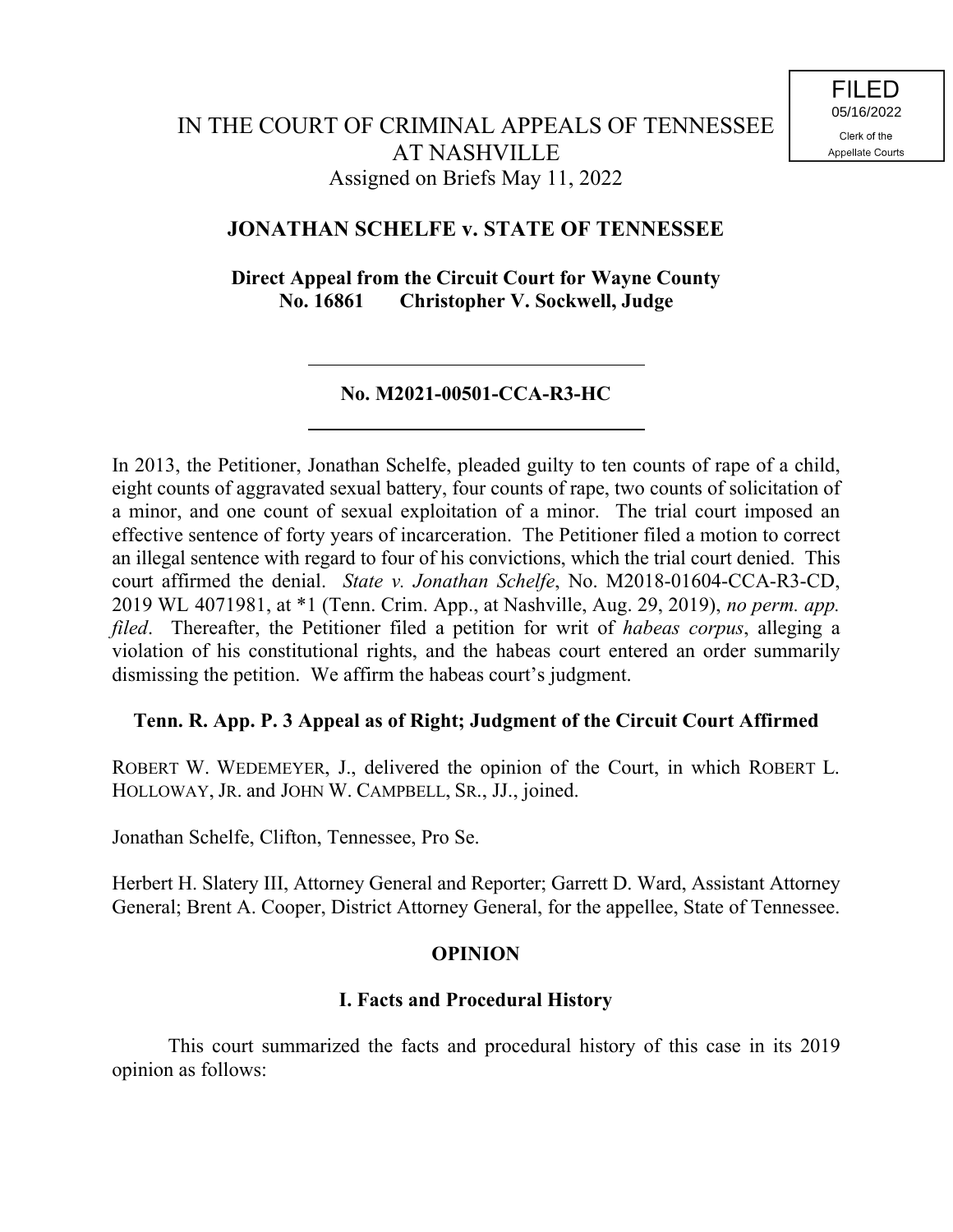In September 2012, the Petitioner was charged in a 42-count indictment of rape of a child, aggravated sexual battery, rape, solicitation of a minor under 13 years of age to observe sexual conduct, and solicitation of a minor to observe sexual conduct in case numbers 681-2012 and 659-2012. On May 23, 2013, the Petitioner entered a guilty plea and received an effective sentence of forty years, to be served at 100%.

Significantly, at the Petitioner's May 23, 2013 guilty plea hearing, the State advised the trial court as follows:

[The Petitioner] will be pleading guilty to Counts 1, 4, 5, and 8, rape of a child. Your Honor, these counts occurred sometime between 2007 and 2009. There was a change in the statutory scheme on the sentencing for rape of a child July 1st, 2007. Accordingly, I believe, the [Petitioner] has the right to select which sentencing scheme he wants to be sentenced under. . . . We have agreed that he will be sentenced under the sentencing scheme prior to July 1st, 2007. In that situation, rape of a child carried 15 to 25 years at 100 percent.

The State then provided the following factual basis in support of the Petitioner's guilty pleas to rape of a child in counts 1, 4, 5, and 8:

From the time that [the victim] was about seven years old, beginning in 2007, sometime in 2007, the initial encounter involved her walking in, seeing her father, the [Petitioner], watching pornography. He encouraged her to continue to stay there and watch the pornography with him.

Within a relatively short period of time, he began to molest her. He would do so on a regular basis. At least weekly or every other week he would touch her on her vaginal area, he would have her touch his penis, he would digitally penetrate her, and he would perform oral sex on her.

#### *Schelfe*, 2019 WL 4071981, at \*1.<sup>1</sup>

 $\overline{a}$ 

In 2018, the Petitioner filed a motion for correction of an illegal sentence pursuant to Rule 36.1 of the Tennessee Rules of Criminal Procedure. He contended, in effect, relative to five of his convictions for rape of a child, that he was sentenced pursuant to an

 $<sup>1</sup>$  Based on this summary in our opinion, we discern that the Petitioner was sentenced pursuant to a plea agreement.</sup> The plea agreement is not included in the record.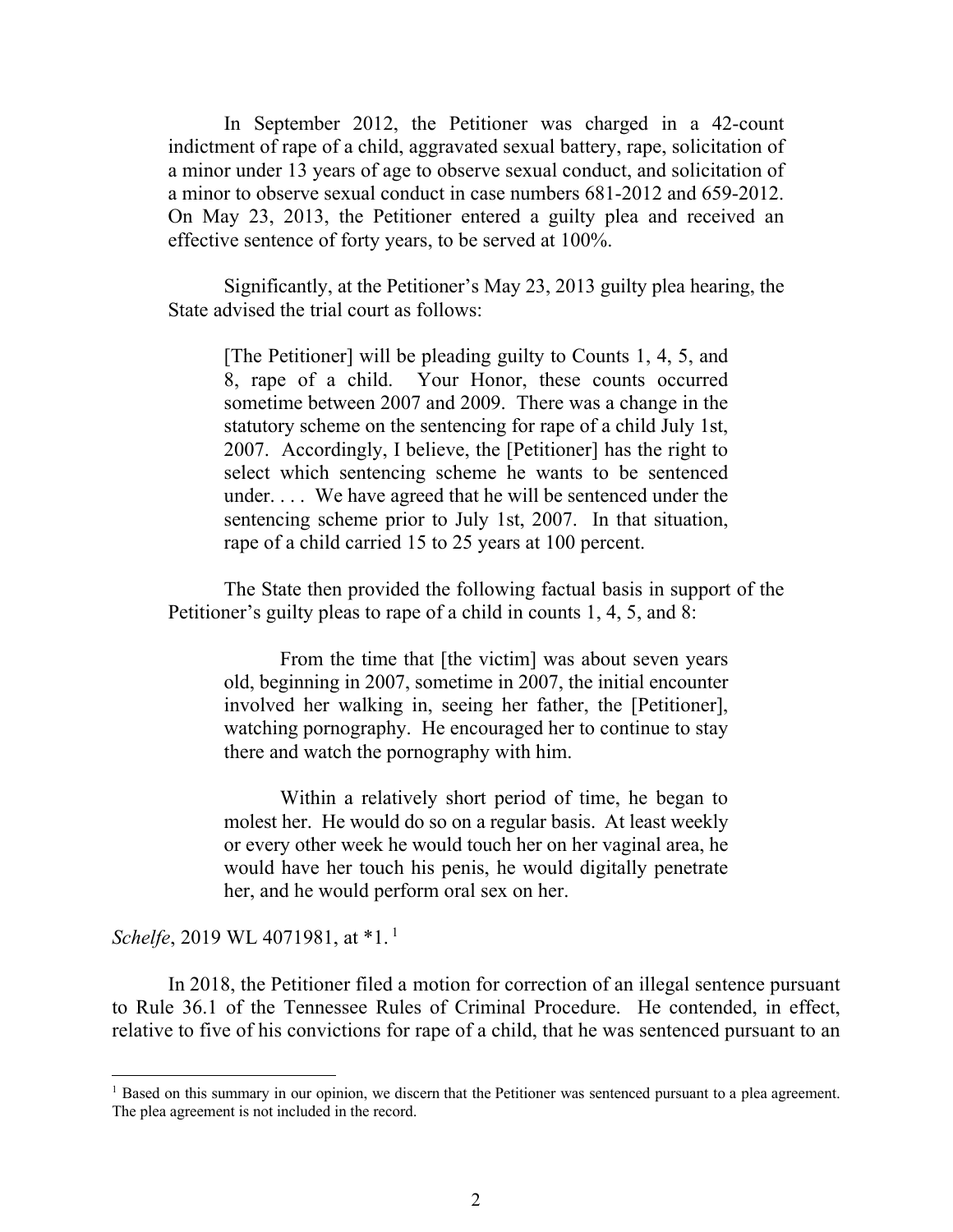incorrect sentencing scheme resulting in an illegal sentence. The trial court dismissed the motion for failure to state a colorable claim. *Id*. On appeal, this court stated:

Here, the Petitioner appears to be laboring under the mistaken belief that his convictions for rape of a child in counts 1, 4, 5, and 8 are void or illegal because he was sentenced under a law that was repealed. He is not entitled to relief on multiple grounds. It should be noted at the outset that the guilty plea colloquy as well as the judgment forms provide the date for these counts of conviction as between January 1, 2007, and December 31, 2009. As the trial court explained, the mandatory minimum sentence for rape of a child, a Class A felony, that was in effect prior to July 1, 2007, was not less than fifteen nor more than twenty-five years. After July 1, 2007, the mandatory minimum sentence for rape of a child became twenty-five years. "When a penal statute or penal legislative act of the state is repealed or amended by a subsequent legislative act, the offense, as defined by the statute or act being repealed or amended, committed while the statute or act was in full force and effect shall be prosecuted under the act or statute in effect at the time of the commission of the offense."

*Id.* at \*3 (citation omitted). This court agreed that the Petitioner had failed to state a colorable claim in his motion and affirmed the trial court's dismissal. *Id.*

In 2020, the Petitioner filed a petition for writ of *habeas corpus* claiming that a "no contact" provision of his plea agreement violated his constitutional "right to marital association."<sup>2</sup> He also reasserted his prior argument that his sentence was illegal because it was imposed pursuant to an outdated sentencing scheme. The habeas court filed an order on April 9, 2021, dismissing the petition. It is from this judgment that the Petitioner now appeals.

#### **II. Analysis**

On appeal, we discern the Petitioner's issues to be as follows: (1) that his plea agreement was in violation of his constitutional rights; and (2) that the habeas court's summary dismissal of his petition for a writ of *habeas corpus* violated his constitutional rights. The State responds that none of the Petitioner's claims result in a void judgment and therefore, the habeas court properly summarily dismissed his petition. We agree with the State.

Article I, section 15 of the Tennessee Constitution guarantees the right to seek *habeas corpus* relief. *See Faulkner v. State*, 226 S.W.3d 358, 361 (Tenn. 2007). Although the right is guaranteed in the Tennessee Constitution, the right is governed by statute.

 $\overline{a}$ 

<sup>&</sup>lt;sup>2</sup> We reiterate that the plea agreement is not included in the record.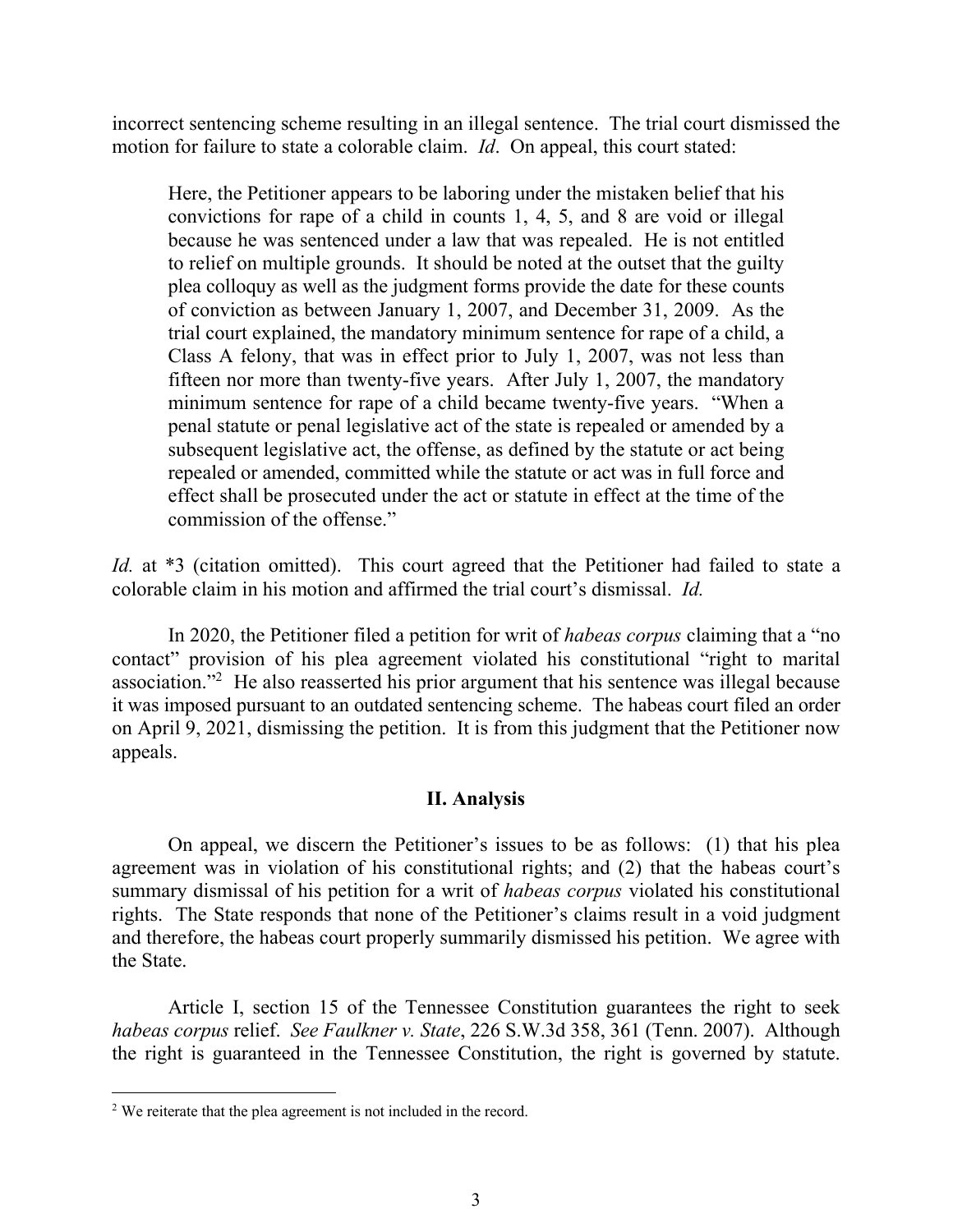T.C.A. §§ 29-21-101, -130 (2014). The determination of whether *habeas corpus* relief should be granted is a question of law and is accordingly given de novo review with no presumption of correctness given to the findings and conclusions of the court below. *Smith v. Lewis*, 202 S.W.3d 124, 127 (Tenn. 2006) (citation omitted); *Hart v. State*, 21 S.W.3d 901, 903 (Tenn. 2000). Although there is no statutory limit preventing a *habeas corpus* petition, the grounds upon which relief can be granted are very narrow. *Taylor v. State*, 995 S.W.2d 78, 83 (Tenn. 1999).

It is the Petitioner's burden to demonstrate by a preponderance of the evidence that "the sentence is void or that the confinement is illegal." *Wyatt v. State*, 24 S.W.3d 319, 322 (Tenn. 2000). In other words, the very narrow grounds upon which a *habeas corpus* petition can be based are as follows: (1) a claim there was a void judgment which was facially invalid because the convicting court was without jurisdiction or authority to sentence the defendant; or (2) a claim the defendant's sentence has expired. *Stephenson v. Carlton*, 28 S.W.3d 910, 911 (Tenn. 2000); *Archer v. State*, 851 S.W.2d 157, 164 (Tenn. 1993). "An illegal sentence, one whose imposition directly contravenes a statute, is considered void and may be set aside at any time." *May v. Carlton*, 245 S.W.3d 340, 344 (Tenn. 2008) (citing *State v. Burkhart*, 566 S.W.2d 871, 873 (Tenn. 1978)). In contrast, a voidable judgment or sentence is "one which is facially valid and requires the introduction of proof beyond the face of the record or judgment to establish its invalidity." *Taylor*, 995 S.W.2d at 83 (citations omitted); *see State v. Ritchie*, 20 S.W.3d 624, 633 (Tenn. 2000). The petitioner bears the burden of showing, by a preponderance of the evidence, that the conviction is void or that the prison term has expired. *Passarella v. State*, 891 S.W.2d 619, 627 (Tenn. Crim. App. 1994).

If the habeas court determines from a petitioner's filings that no cognizable claim has been stated and that the petitioner is not entitled to relief, the petition for writ of *habeas corpus* may be summarily dismissed. *See Hickman v. State*, 153 S.W.3d 16, 20 (Tenn. 2004). Further, the habeas court may summarily dismiss the petition without the appointment of a lawyer and without an evidentiary hearing if there is nothing on the face of the judgment to indicate that the convictions are void. *Passarella v. State*, 891 S.W.2d 619, 627 (Tenn. Crim. App. 1994), *superseded by statute as stated in State v. Steven S. Newman*, No. 02C01-9707-CC00266, 1998 WL 104492, at \*1 n.2 (Tenn. Crim. App., at Jackson, Mar. 11, 1998).

The habeas court found that there was no basis for the writ of *habeas corpus* because the Petitioner's judgments were not void. We agree and conclude that the Petitioner has not met his burden of establishing that his judgments are void or that his sentences have expired. After concluding that the Petitioner had not stated any cognizable claim for relief, the habeas court properly dismissed the petition without a hearing. *See Hickman*, 153 S.W.3d at 20.

We also conclude, as did the habeas court, that none of the Petitioner's claims that